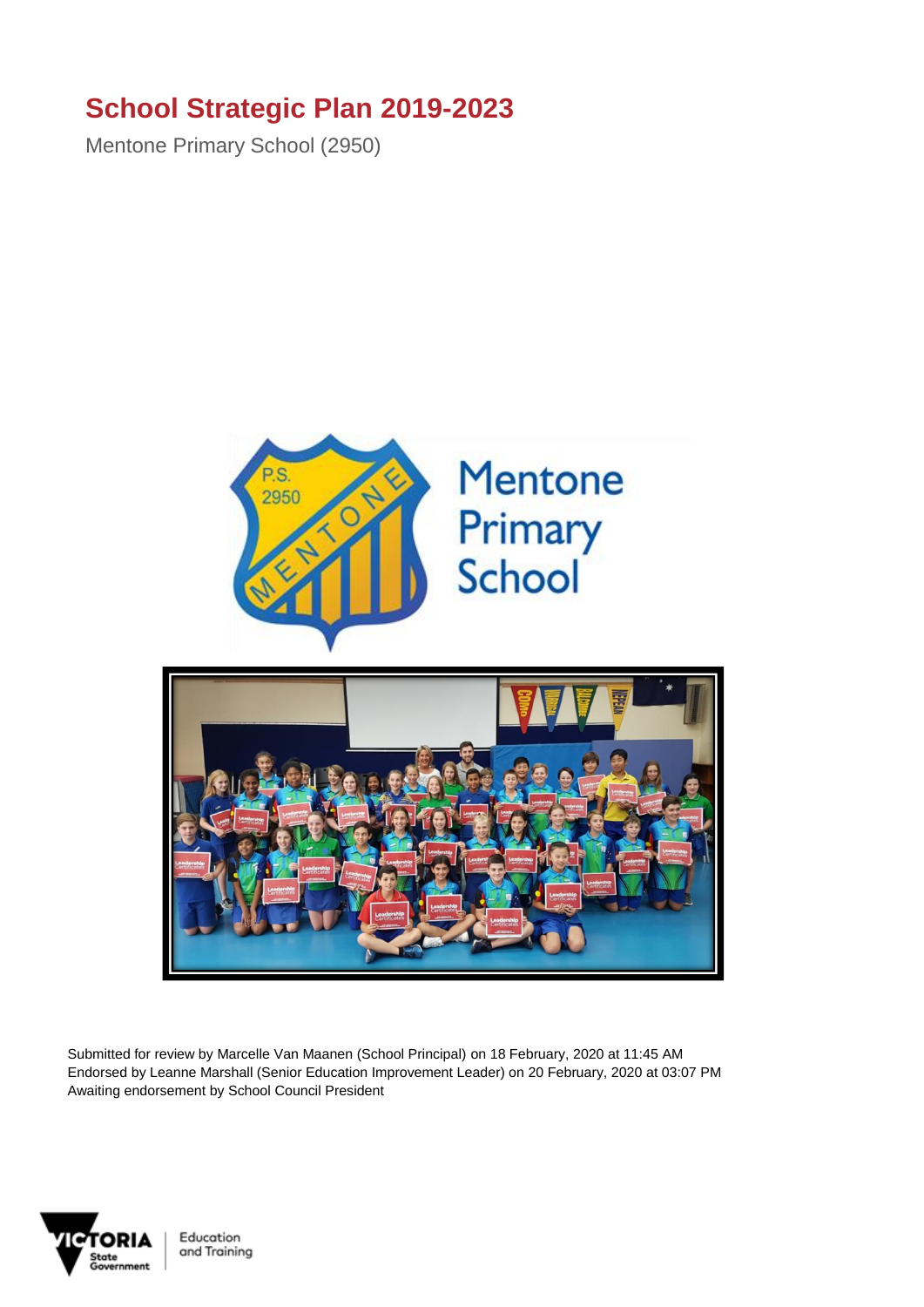# **School Strategic Plan - 2019-2023**

Mentone Primary School (2950)

| <b>School vision</b> |                                                                                                                                                                                                                                                                                                                                                                                                                                                                                                                                                                                                                                                                                                                                                                                                                                                                                                                                                                                                                                                                                                                                                               |
|----------------------|---------------------------------------------------------------------------------------------------------------------------------------------------------------------------------------------------------------------------------------------------------------------------------------------------------------------------------------------------------------------------------------------------------------------------------------------------------------------------------------------------------------------------------------------------------------------------------------------------------------------------------------------------------------------------------------------------------------------------------------------------------------------------------------------------------------------------------------------------------------------------------------------------------------------------------------------------------------------------------------------------------------------------------------------------------------------------------------------------------------------------------------------------------------|
|                      | MENTONE PRIMARY SCHOOL VISION and MISSION                                                                                                                                                                                                                                                                                                                                                                                                                                                                                                                                                                                                                                                                                                                                                                                                                                                                                                                                                                                                                                                                                                                     |
|                      | Mentone Primary School's mission is to encourage students to strive for personal excellence in a school community that values<br>growth mindset and acknowledges that learning is an active partnership between all involved. The school motto "Learning Today<br>for Tomorrow' acknowledges that we are collectively committed to this mission in the knowledge that our students will take their<br>skills and knowledge with them into the future to become inclusive, valuable, resourceful, contributing members of society.<br>Our vision statement "At Mentone Primary School, our relationships are important, our learning is powerful and we are curious,<br>creative and confident' exemplifies that we share high expectations of our professional practice, that we are all learners and we<br>work together as a Professional Learning Community to purposely maintain a relentless focus on continuous improvement of<br>teaching and learning so that our students are immersed, inspired and engaged in learning that encourages them to thrive and<br>develop emotionally, socially and academically throughout their school years with us. |
|                      | At MPS our whole school wellbeing approach, Restorative Justice Practices (RJP), coupled with our embedded evidence based,<br>whole school pedagogical approach, Curiosity and Powerful Learning, combine to provide a strong learning improvement frame-<br>work and form the cornerstone of our school's positive, relational identity. We demonstrate and model our values and our<br>restorative approach by; participating in daily relational circles, using consistent, non-judgmental and inclusive shared language<br>with which to address wellbeing and learning issues, building and strengthening class/year level community through reciprocally<br>respectful relationships and empowering student voice and agency while encouraging ownership of behaviors and self-awareness.                                                                                                                                                                                                                                                                                                                                                               |
|                      | As a Professional Learning Community, we remain committed to embedding the continuous improvement program Curiosity and<br>Powerful Learning, which is strongly aligned to The Framework for improving Students Outcomes, (FISO) and Education<br>Department initiatives such as the High Impact Teaching Strategies, (HITS) Practice Principles and Professional Learning<br>Communities. Our commitment to this program enables Mentone PS leadership and teaching staff to relentlessly focus on our<br>shared objective to continually improve by reducing teacher variability and improving teacher precision and practice. In doing so<br>we enable students to build their learner confidence, engagement, curiosity, self-efficacy and ultimately their achievement.                                                                                                                                                                                                                                                                                                                                                                                  |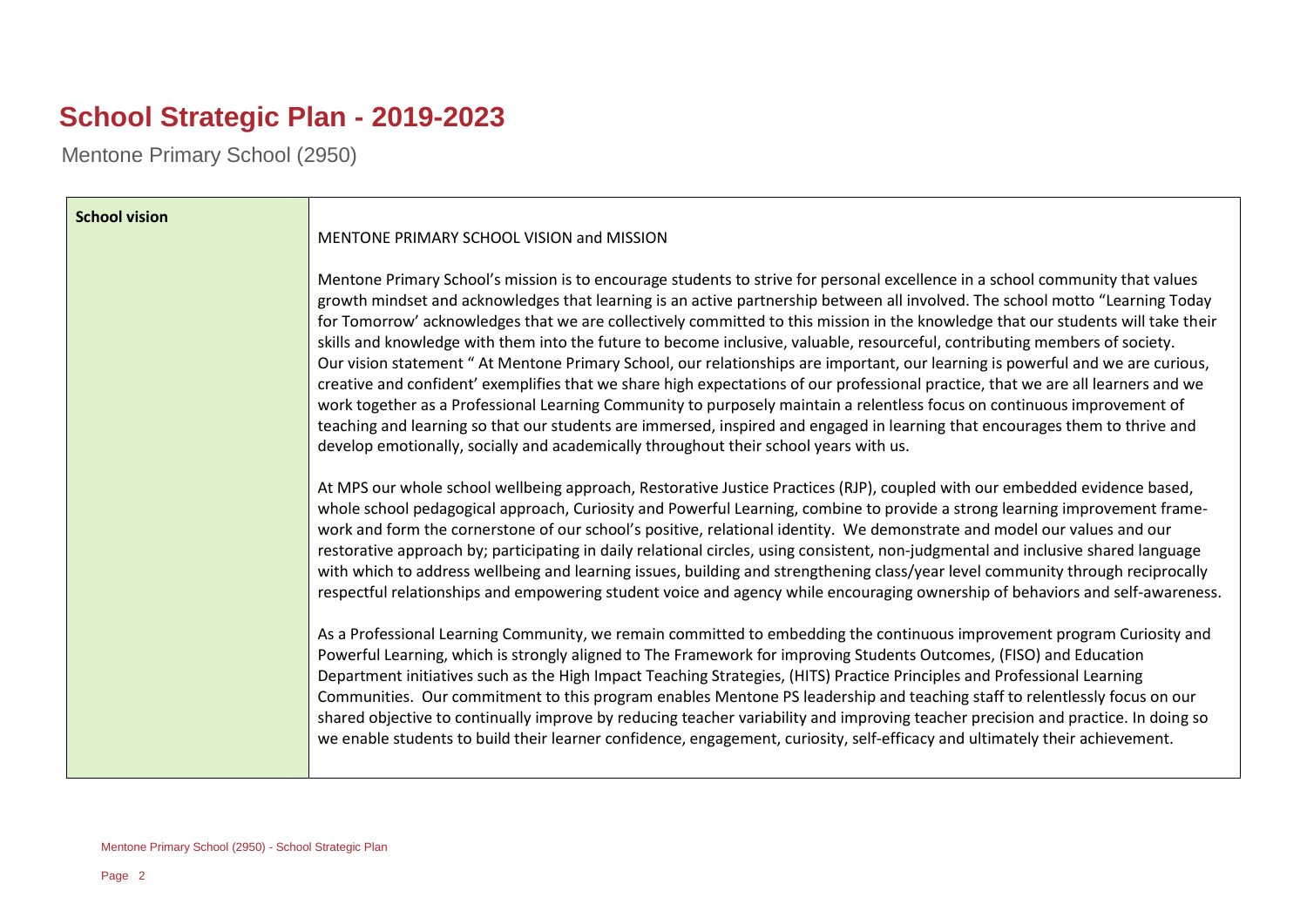#### **School values STATEMENT OF VALUES**

Mentone Primary School is committed to ensuring a vibrant learning environment that is safe, positive and supportive for all students, staff, families and visitors of the school. Above all, we promote the development of connected, confident, creative learners facilitated by the strong, authentic relationships that unite our learning community; a community partnering together with respect, integrity and understanding to model and instill high expectations in everything we do.

It is the intention of Mentone Primary School to provide clear guidelines to all staff, parents and visitors regarding the conduct expected of them whilst on the School premises, engaging in School related activities, communications or correspondence and/or when representing the School. Parents, students, staff and visitors are expected to uphold the School's core values at all times as behaviour integral to how the school operates successfully.

#### **MPS VALUES**

Our school values convey the beliefs that positively influence our behaviour and shape the way we interact with individuals, groups and the community. They represent the deepest beliefs and sentiments to which we can aspire. Mentone Primary School's values are;

- Caring and Compassion: By being caring and compassionate we show that we feel and exhibit concern and empathy for others with an awareness of others emotions, circumstances and feelings.
- Honesty: Modelling honesty enables us to demonstrate fairness and a truthful disposition, 'we say what we mean and we mean what we say.' Honesty also enables us as learners to acknowledge our mistakes and learn from our errors.
- Respect: By being respectful we are grateful for what we have and we consider others feelings and belongings. We respect the thoughts and opinions of everyone around us and we show due regard to the innate dignity and value of others.
- Teamwork: Teamwork enables us to collaborate and learn together by giving our best in all situations. Demonstrating that we value Teamwork means that we will try to cooperate, using our individual skills to achieve common goals.
- Friendliness: Positive relationships are at the core of how we build and maintain our dynamic learning environment. Friendliness allows us to focus on being kind in every situation and teaches us that to 'Have a friend' you must 'be a friend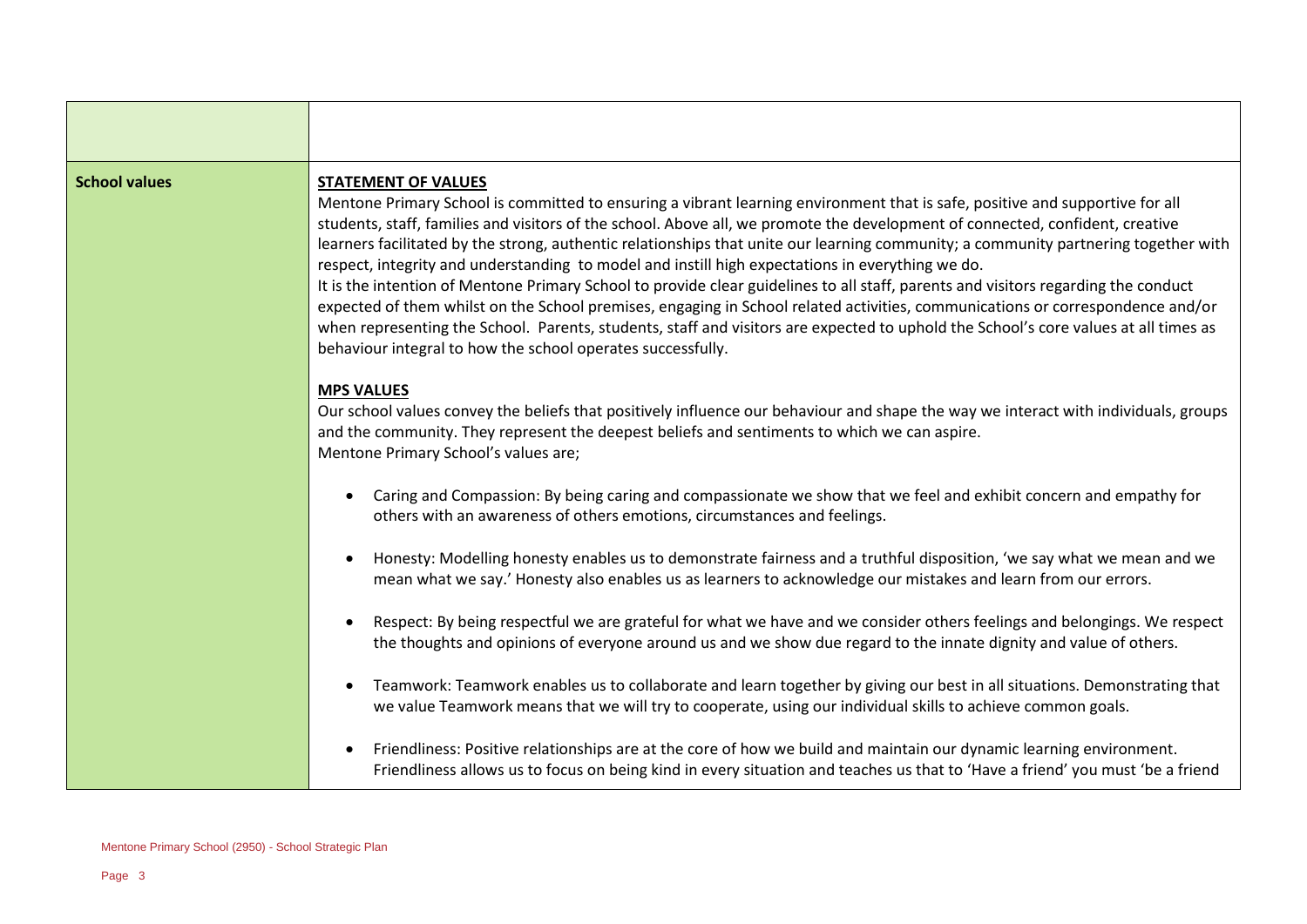first' enabling relationships based on equality, mutual esteem and goodwill.

To share, celebrate and embed Mentone Primary School's agreed values and philosophy we;

- display our values within the school
- celebrate our values in our school newsletter
- provide recognition for students who actively demonstrate the values
- encourage and discuss our values with students in the classroom, meetings and assemblies.
- model our values in our interactions with community.

At Mentone Primary School we recognise the importance of the partnership between schools and parents to support student learning, engagement and wellbeing. We share a commitment to, and a responsibility for, ensuring inclusive, safe and orderly environments for children and young people and implement the Child-Safe standards as appropriate.

Our Mentone Primary School Community Code of Conduct sets out our behavioral expectations of all members in this school community, including the principal, all school staff, parents, students and visitors. It respects the diversity of individuals in our school community and addresses the shared responsibilities of all members in building safe and respectful school communities. Discrimination, sexual and other forms of harassment, bullying, violence, aggression and threatening behaviour are unacceptable and are not tolerated.

Our Mentone Primary School Community Code of Conduct defines our democratic purpose and acknowledges that parents and school staff are strongly motivated to do their best for every child and shapes the way we work together helping the school community to remain focused on what which is important. Everyone has the right to differing opinions and views and to raise concerns, as long as we do this respectfully and as a community working together.

### **RESPONSIBILITIES**

AS PRINCIPALS AND SCHOOL LEADERS , WE WILL:

- Work collaboratively to create a school environment where respectful and safe conduct is expected of everyone.
- Behave in a manner consistent with the standards of our profession and meet core responsibilities to provide inclusive, safe and orderly environments.
- Plan, implement and monitor arrangements to ensure the care, safety, security and general wellbeing of all students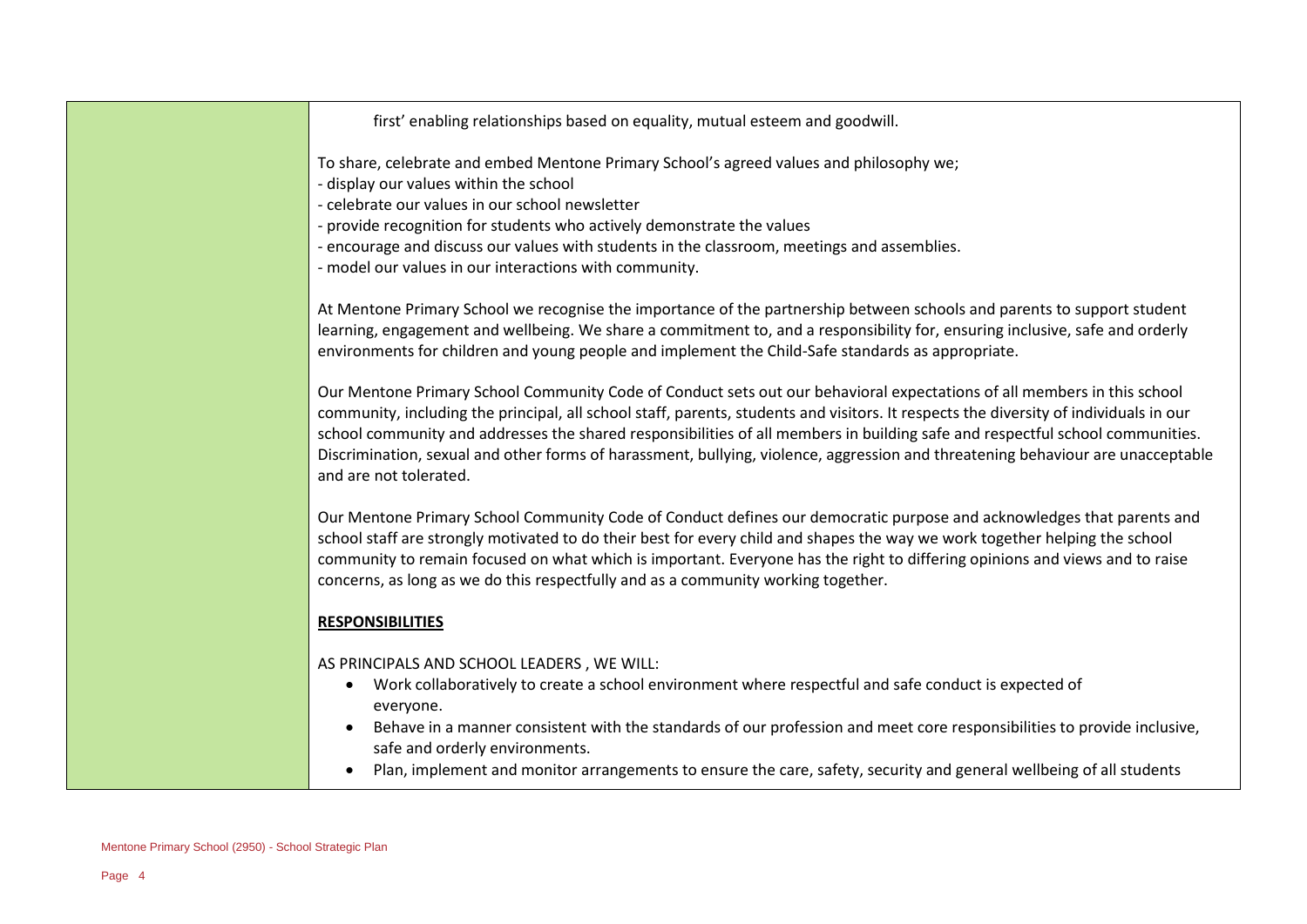in attendance at the school is protected.

- Identify and support students who are or may be at risk.
- Do our best to ensure every child achieves their personal and learning potential.
- Work with parents to understand their child's needs and, where necessary, adapt the learning environment accordingly.
- Respond appropriately when inclusive, safe or orderly behaviour is not demonstrated and implement appropriate interventions and sanctions when required.
- Make known to parents the school's communication and complaints procedures.
- Ask any person who is acting in an offensive or disorderly way to leave the school grounds.

#### **AS TEACHERS AND ALL NON-TEACHING STAFF, WE WILL:**

- Model positive behaviour to students consistent with the standards of our profession.
- Proactively engage with parents about student outcomes.
- Work with parents to understand the needs of each student and, where necessary, adapt
- the learning environment accordingly.
- Work collaboratively with parents to improve learning and wellbeing outcomes for
- students with additional needs.
- Communicate with the principal and school leaders in the event we anticipate or face any
- tension or challenging behaviour from parents.
- Treat all members of the school community with respect.

#### **AS PARENTS, WE WILL:**

- Model positive behaviour to our child and other children.
- Ensure our child attends school on time.
- Take an interest in our child's school and learning.
- Work with the school to achieve the best outcomes for our child.
- Communicate constructively with the school and use expected processes and protocols when raising concerns.
- Support school staff to maintain a safe learning environment for all students.
- Follow the school's communication and complaints processes.
- Treat all school leaders, staff, students, and other members of the school community with respect.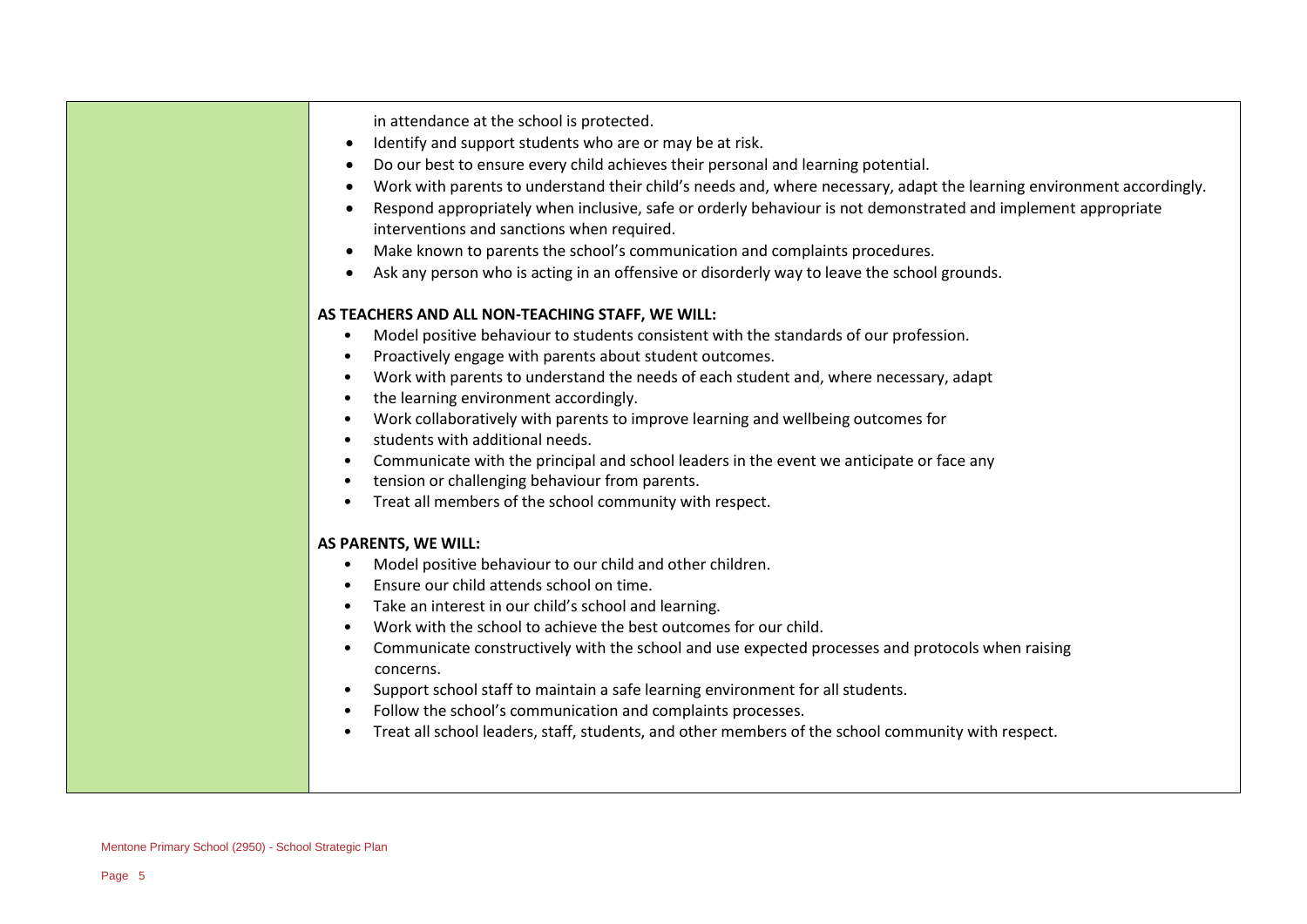|                           | AS STUDENTS, WE WILL:                                                                                                                                                                                                                                                                                                                                                                                                                                                                                                                                                                                                                                                                                                                                                                                                                                                                                                                                                                  |
|---------------------------|----------------------------------------------------------------------------------------------------------------------------------------------------------------------------------------------------------------------------------------------------------------------------------------------------------------------------------------------------------------------------------------------------------------------------------------------------------------------------------------------------------------------------------------------------------------------------------------------------------------------------------------------------------------------------------------------------------------------------------------------------------------------------------------------------------------------------------------------------------------------------------------------------------------------------------------------------------------------------------------|
|                           | Model positive behaviour to other students.                                                                                                                                                                                                                                                                                                                                                                                                                                                                                                                                                                                                                                                                                                                                                                                                                                                                                                                                            |
|                           | Comply with and model school values.                                                                                                                                                                                                                                                                                                                                                                                                                                                                                                                                                                                                                                                                                                                                                                                                                                                                                                                                                   |
|                           | Behave in a safe and responsible manner.                                                                                                                                                                                                                                                                                                                                                                                                                                                                                                                                                                                                                                                                                                                                                                                                                                                                                                                                               |
|                           | Respect ourselves, other members of the school community and the school environment.                                                                                                                                                                                                                                                                                                                                                                                                                                                                                                                                                                                                                                                                                                                                                                                                                                                                                                   |
|                           | Actively participate in school.                                                                                                                                                                                                                                                                                                                                                                                                                                                                                                                                                                                                                                                                                                                                                                                                                                                                                                                                                        |
|                           | Not disrupt the learning of others and make the most of our educational opportunities.                                                                                                                                                                                                                                                                                                                                                                                                                                                                                                                                                                                                                                                                                                                                                                                                                                                                                                 |
|                           | AS COMMUNITY MEMBERS, WE WILL:                                                                                                                                                                                                                                                                                                                                                                                                                                                                                                                                                                                                                                                                                                                                                                                                                                                                                                                                                         |
|                           | Model positive behaviour to the school community.                                                                                                                                                                                                                                                                                                                                                                                                                                                                                                                                                                                                                                                                                                                                                                                                                                                                                                                                      |
|                           | Treat other members of the school community with respect.                                                                                                                                                                                                                                                                                                                                                                                                                                                                                                                                                                                                                                                                                                                                                                                                                                                                                                                              |
|                           | Support school staff to maintain a safe and orderly learning environment for all students.                                                                                                                                                                                                                                                                                                                                                                                                                                                                                                                                                                                                                                                                                                                                                                                                                                                                                             |
|                           | Utilise the school's communications policy to communicate with the school.                                                                                                                                                                                                                                                                                                                                                                                                                                                                                                                                                                                                                                                                                                                                                                                                                                                                                                             |
|                           | Consequences for failing to uphold the school values are detailed in the Mentone Primary School Community Code of Conduct<br>made available on our website, in enrolment packages and documented in the school handbook.                                                                                                                                                                                                                                                                                                                                                                                                                                                                                                                                                                                                                                                                                                                                                               |
|                           | Our Statement of Values and School Philosophy ensures that everyone in our school community will be treated with fairness and<br>respect. In turn, we will strive to create a school that is inclusive and safe, where everyone is empowered to participate and learn.                                                                                                                                                                                                                                                                                                                                                                                                                                                                                                                                                                                                                                                                                                                 |
| <b>Context challenges</b> | Mentone Primary School is situated in the beachside suburb of Mentone within the local government area of the City of Kingston,<br>South Eastern Metropolitan region. Mentone PS has been educating children since 1889 and with over 130 years of serving the<br>local community's learning needs, we retain a strong sense of tradition and values. Enrolment trends over the past four years have<br>shifted slightly, from 441 students in 2016 to current enrolments of 436 in 2019. Student demographics indicate a slightly higher<br>ratio of female to male students, with 57% female and 43% male in 2018. For the past three years the school has hosted bi-annual<br>groups of 12-20 short-term international students from China for between two and eight weeks. Our school's Student Family<br>Occupation and Education index is 0.1763. Of the schools current students, 1% have an indigenous background, while 34% have a<br>language background other than English. |
|                           | Mentone PS is a compact school site with attractive play-space, and buildings. The double-story historic main building provides<br>administration spaces, staff facilities, wellbeing facilities and a small conference facility on the ground floor. The upper floor<br>provides for three classes, a breakout space and staff resource-room. Additional learning spaces, providing for an additional 15<br>classes, are situated in adjoining buildings, many of which have been built within the past 25 years, including a learning area                                                                                                                                                                                                                                                                                                                                                                                                                                           |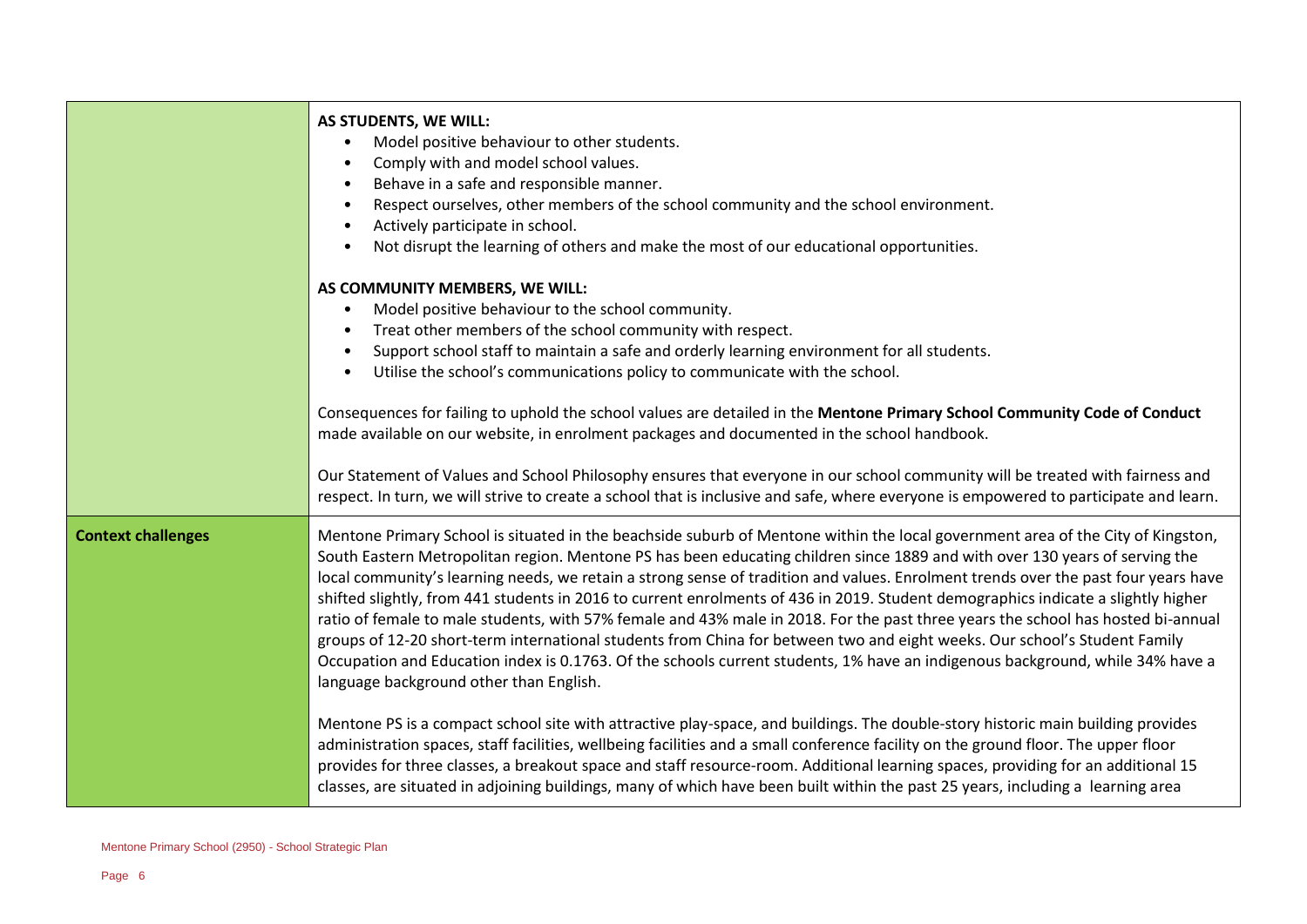established courtesy of the 'Building the Education Revolution, (BER) in 2009. Whilst all classrooms were built as stand-alone rooms, by 2019, all learning spaces have been modified to provide flexible learning and team teaching approaches to student learning. In addition to classroom spaces, the school has a dedicated Multi-purpose room used for assemblies, wet weather sports, extra curricula activities, community functions and an Out of School Hours Care program. Additionally, our school has dedicated rooms for specialist learning programs including, Art, Science, Sustainability, and Preforming Arts, these rooms along with a Library space, the Inspiration Station, are all housed in older, modified portable buildings.

#### **Context challenges**

Over the past strategic time-line, Mentone PS leadership and teaching staff have continued to participate in the strategic improvement program Curiosity and Powerful Learning, (CPL,) through which we are collectively committed to reducing teacher variability and improve teacher precision and practice thus enabling students to build their learner confidence, engagement and ultimately their achievement. Our partnership with the Knox network of schools and McRel concluded in 2018, however we retain our relationship with Monash University. Consistent resourcing of time and funding has, and continues to be, prioritised to CPL professional learning and development. This has enabled us to embed the related whole school and teacher theories of action resulting in clarity around our instructional model whilst significantly strengthening our team approach and enabling development of innovative and engaging flexible learning programs at all year levels.

As such, we have been well placed to engage with the Victorian Government's Framework for Improving Students Outcomes, (FISO) and subsequent improvement strategies such as the High Impact Teaching Strategies, (HITS) and Practice Principles which relate directly to our CPL program.

Over the past 4 years we have focused on building leadership capabilities and devolved our leadership team considerably. Our School Leadership Improvement Team, comprising Principal class, Learning Specialists, and Professional Learning team, (PLT) leaders meets weekly to drive the strategic direction of the school with emphasis on whole school improvement through collaborative, research based, professional learning and teamwork.

As a Professional Learning Community staff share responsibility for students learning, use data driven cycles of inquiry, evidence based teacher practice and collectively focus on continual improvement. We meet as a whole staff weekly on Wednesdays to focus adult learning on improvement strategies with Professional Learning Teams, (PLTs) following up practical application of whole staff learning in Pedagogy and Practice meetings on Monday afternoons. Professional Learning Teams are highly resourced and prioritised and meet together 3 times per week during class time.

The collaborative improvement work of PLTs is frame-worked by Quality in Schools and Curiosity and Powerful Learning practices and operational protocols and is always strategically focused on raising student's outcomes, shared high expectations of practice and evidence based learning.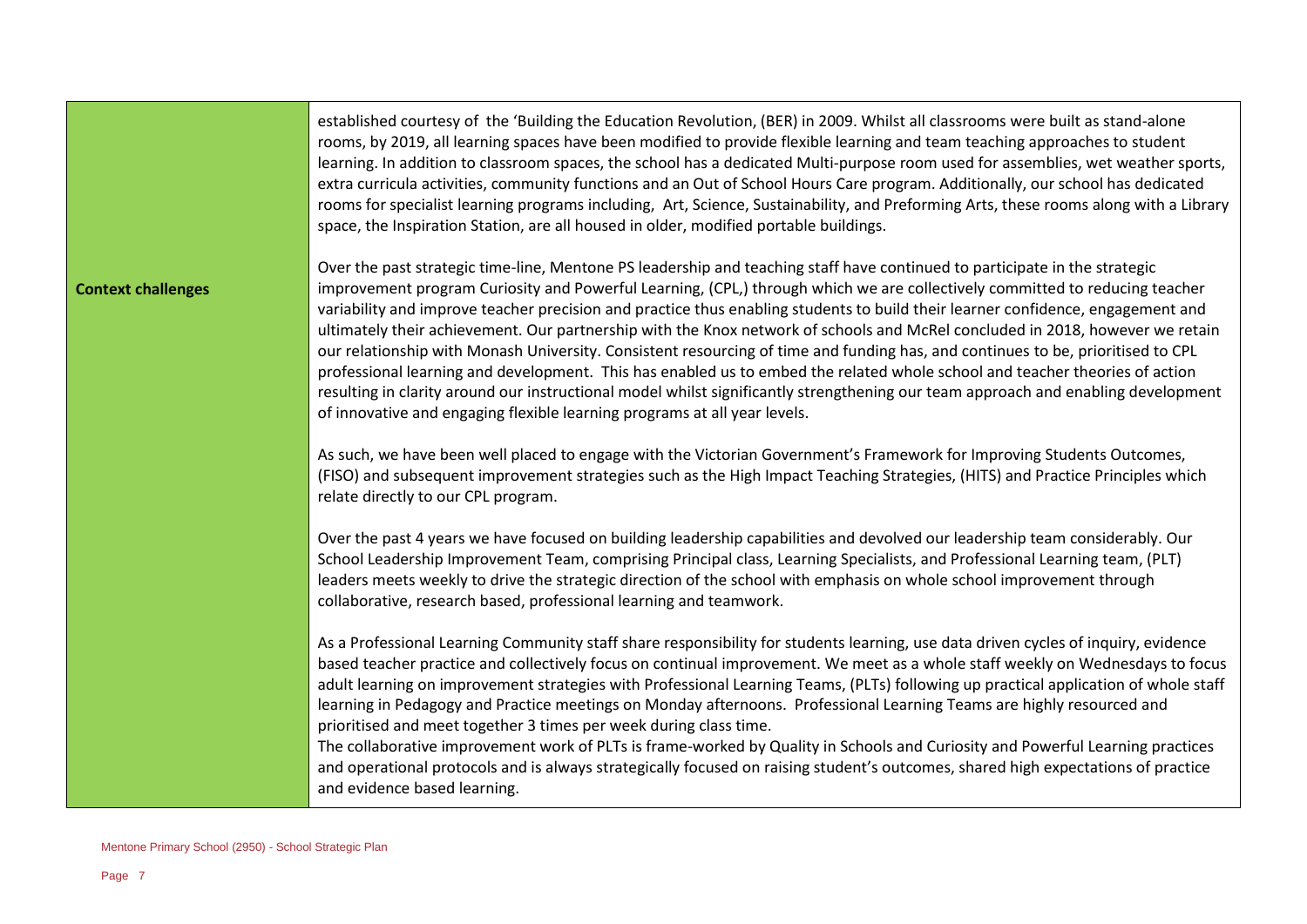Our high functioning PLTs work collectively and collaboratively to evaluate and monitor, design, develop and refine instructional and flexible learning experiences to meet and challenge individual student needs. Learners participate in a diverse range of Literacy and Numeracy programs supporting the improvement of individual student's levels of achievement, alongside quality learning experiences delivered through a variety of integrated, play based and inquiry approaches across all curriculum areas. During 2019, intensive Language and Literature professional learning was implemented to up-skill teaching staff and restructure Literacy programs to positively impact our student writing outcomes.

We expect to be able to evidence student outcome improvement in writing as a result of our enhanced language and literacy

#### **Context challenges**

The school curriculum is further enhanced through specialist programs consisting of Visual Arts, Performing Arts, LOTE (AUSLAN), Physical Education, Science and Library studies. In addition, the school has a strong focus on sustainability and student leadership enabling students to become environmentally aware and socially conscious citizens. Students are encouraged and facilitated to demonstrate agency within their learning by participating in student led conferences, goal setting and improvement monitoring of their progress in relation to their shared 'Learner Powers' and through providing feedback to teachers within the MPS instructional model strategies.

MPS has a strong commitment to the development and integration of a variety technologies across the school curriculum providing excellent access at every level to flexible use of devices to complement learning programs. Our staff are committed to operating as a professional learning community, with developed and embedded professional learning team practices frame-worked by the FISO cycle of inquiry and rigorous operational protocols. Our work has resulted in the embedding of whole school and teacher theories of action resulting in clarity of our instructional model, significantly strengthening our team approach within our Professional Learning Community.

Analysis of data and factors leading to a decrease in the percentage of students maintaining high achievement in Writing from Grade 3 to Grade 5 were identified in late 2018. At this point we found that limitations of previous Literacy programs and variation in teaching staff literacy skills and knowledge were resulting in higher achieving student's inability to demonstrate consistent academic improvement.

Whilst the new Language and Literacy program and moderation and rubrics informed by the Kingston continuum are being embedded across the school, challenges moving forward will be;

- Sustaining improved teacher practice to improve student outcomes,
- Linking learning to real life contexts

teacher skills in 2020.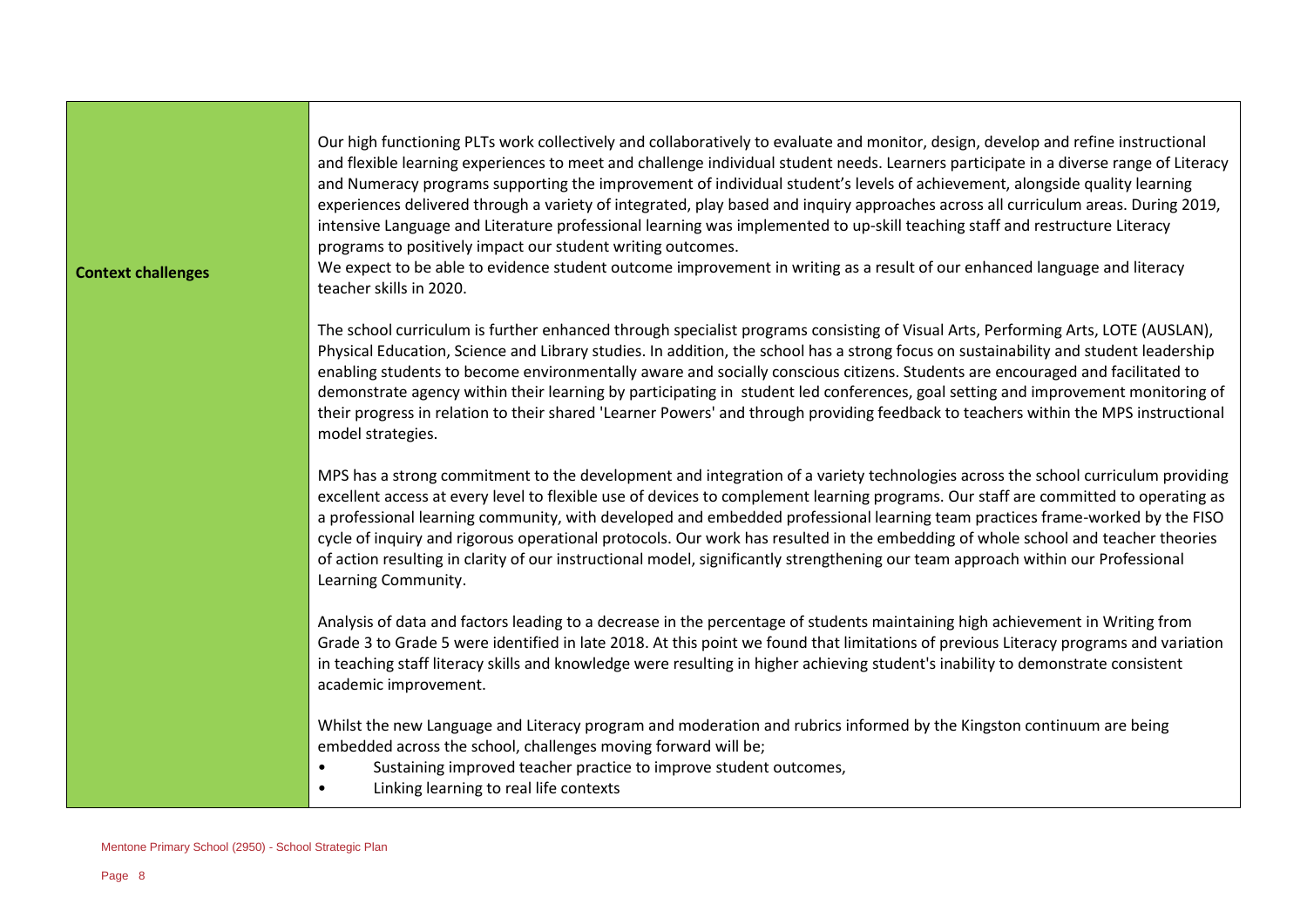|                             | Implementing learning sequences based on global perspectives<br>$\bullet$<br>Continuing to drive authentic student agency opportunities for our students.<br>In addition, maintaining momentum and continually improving both Numeracy and Literacy outcomes, without losing focus on one<br>area over another, will be an ongoing challenge in our aim to stretch and renew all aspects of school performance.                                                                                                        |
|-----------------------------|------------------------------------------------------------------------------------------------------------------------------------------------------------------------------------------------------------------------------------------------------------------------------------------------------------------------------------------------------------------------------------------------------------------------------------------------------------------------------------------------------------------------|
| Intent, rationale and focus | <b>INTENT</b><br>Our intent is to improve our student's learning outcomes, academically, socially and emotionally by maximising teacher capability,<br>improving practice and reducing variability.                                                                                                                                                                                                                                                                                                                    |
|                             | To further improve academic outcomes of all our students we intend to;                                                                                                                                                                                                                                                                                                                                                                                                                                                 |
|                             | Build the capability of our teaching teams to develop their practices as a professional learning community to provide learning<br>$\bullet$<br>programs with high expectations for Literacy and Numeracy outcomes that engage and inspire students through global<br>perspectives and real world contexts.                                                                                                                                                                                                             |
| Intent, rationale and focus | Identify high performing students in Reading and Writing and strategically ensuring that they maintain growth from Grade 3<br>into Grade 5 and from Grade 5 into Year 7.                                                                                                                                                                                                                                                                                                                                               |
|                             | To further improve the social and emotional outcomes of all our students we intend to;                                                                                                                                                                                                                                                                                                                                                                                                                                 |
|                             | • Continue to support students to master skills with which to build strong relationships that will enhance their connectedness to<br>school and community                                                                                                                                                                                                                                                                                                                                                              |
|                             | Provide learning programs that empower students to demonstrate their academic progress, their agency, growth-mindset and<br>self-awareness                                                                                                                                                                                                                                                                                                                                                                             |
|                             | <b>RATIONALE</b>                                                                                                                                                                                                                                                                                                                                                                                                                                                                                                       |
|                             | We collectively believe that our intent is important in the context of a rapidly changing world, where citizens of tomorrow will need<br>to be literate, adaptable, globally aware and resilient problem solvers. As a result, it is incumbent upon us to educate the whole<br>child and provide educational outcomes for our students that empower them to be proactive and flexible thinkers, able to take on<br>challenge, make the most of their opportunities and succeed, today, tomorrow and into their future. |
|                             | <b>FOCUS</b>                                                                                                                                                                                                                                                                                                                                                                                                                                                                                                           |
|                             | Over the new strategic plan period, 2019-2023 our Professional Learning Community will be prioritising;                                                                                                                                                                                                                                                                                                                                                                                                                |
|                             | <b>Student Writing outcomes</b>                                                                                                                                                                                                                                                                                                                                                                                                                                                                                        |
|                             | <b>Student Reading outcomes</b>                                                                                                                                                                                                                                                                                                                                                                                                                                                                                        |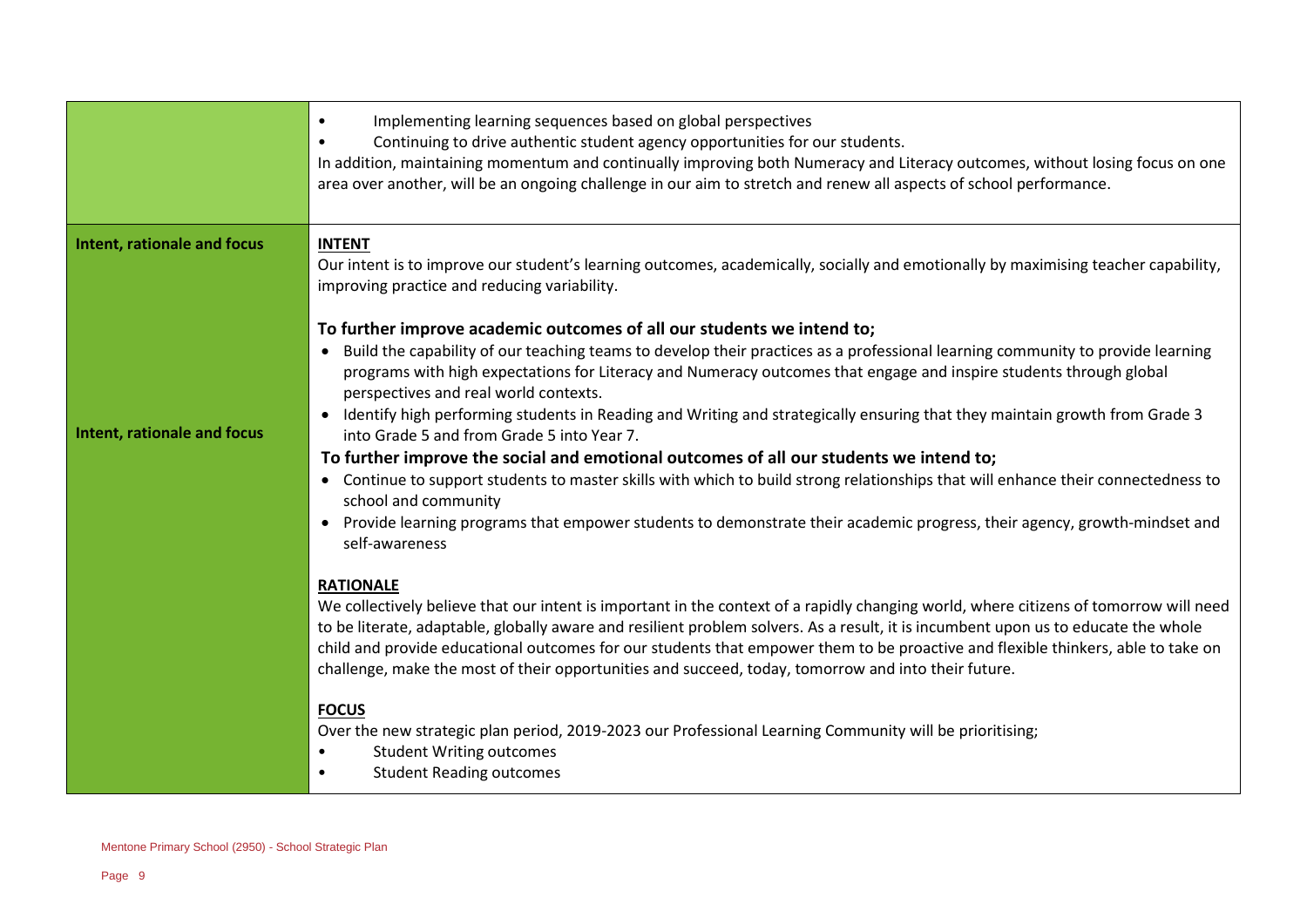|                                    | <b>Teacher Practice</b><br>$\bullet$<br>Data Literacy<br>$\bullet$<br><b>Student Agency</b><br>$\bullet$<br>Global perspectives and real world contexts<br>$\bullet$                                                                                                                                                                                                                                                                                                                                                                                                                                                                                               |
|------------------------------------|--------------------------------------------------------------------------------------------------------------------------------------------------------------------------------------------------------------------------------------------------------------------------------------------------------------------------------------------------------------------------------------------------------------------------------------------------------------------------------------------------------------------------------------------------------------------------------------------------------------------------------------------------------------------|
|                                    | <b>PROCESS</b><br>Goals identified in the new strategic plan will be achieved through clear action planning of strategies and targeted professional<br>development.<br>The School Improvement team will lead working parties attributed to the main goals for Achievement, Wellbeing and Engagement.<br>Working parties will use our 'Quality Learning in Schools' cycle of inquiry, 'Plan Do Study Act' to undertake a data driven inquiry<br>approach to identify opportunities for improvement and create an overall action plan for the strategic period which will be broken<br>down into detailed annual Gantt charts aligned to the AIP.                    |
| <b>Intent, rationale and focus</b> | Weekly whole school workshop sessions will be used to provide professional development focused on Literacy, Student Agency and<br>Global citizenship and shared practices, new skills and knowledge and development of initiatives will be driven by year level PLTs.<br>To achieve, monitor and consistently evaluate our progress toward our strategic goals, staff will align individual and team goals<br>within their professional development plans, (PDP) to annual plans creating a clear line of sight, PDP-AIP-SSP.                                                                                                                                      |
|                                    | The planning stage, (evaluate, analyse data, identify problems of practice) for Literacy began early in 2019, with 2019 seeing all<br>PLTs involved in the 'DO' and 'STUDY' stages with strategically linked PDP goals to track high achieving students.<br>We will initiate the "ACT' stage of the cycle in term one of 2020 and repeat the cycle through each of the following years of the<br>strategic cycle-continually identifying improved practice, opportunities for improvement and professional support to improve<br>teacher practices. This will include targeted Data Literacy PD in 2020 and consistent monitoring of the curriculum by leadership. |
|                                    | Both the Engagement and Wellbeing goal along with associated improvement strategies and changes will be driven in by the same<br>processes, beginning in 2020 with the roll out of the Amplify program.                                                                                                                                                                                                                                                                                                                                                                                                                                                            |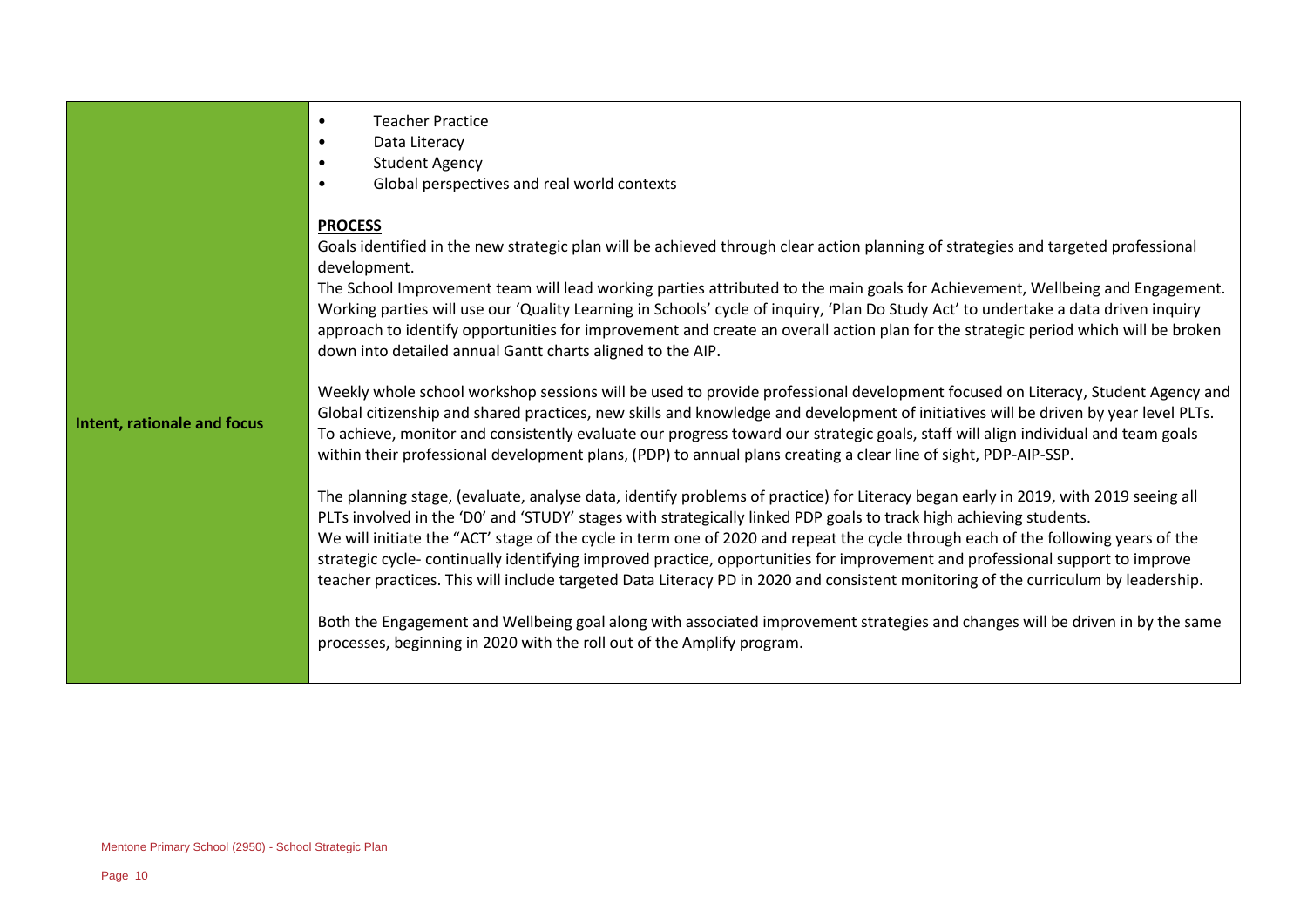### **School Strategic Plan - 2019-2023**

Mentone Primary School (2950)

| Goal 1                                                                     | To improve student outcomes in Literacy                                                                                                                                                                                                                                                                                                                                                                                                   |
|----------------------------------------------------------------------------|-------------------------------------------------------------------------------------------------------------------------------------------------------------------------------------------------------------------------------------------------------------------------------------------------------------------------------------------------------------------------------------------------------------------------------------------|
| Target 1.1                                                                 | Over four years, increase the percentage of students assessed in NAPLAN Writing in bands 5 and 6 (top 2 bands) at<br>Year 3 who achieve high learning growth at Year 5, from 25% to 40%.<br>Over four years, improve the accuracy of teacher judgements of students writing and reduce the variance between<br>NAPLAN writing assessment of top 2 bands (19%) and teacher judgements above expected level (65%), from 46% to<br>below 20% |
| Target 1.2                                                                 | Over four years, increase the percentage of students assessed in NAPLAN Reading in bands 5 and 6 (top 2 bands) at<br>Year 3 who achieve high learning growth at Year 5, from 18% to 25%.                                                                                                                                                                                                                                                  |
| Target 1.3                                                                 | Improve positive responses in the SSS in the area of Guaranteed and Viable Curriculum from 88% to equal or above<br>90%.                                                                                                                                                                                                                                                                                                                  |
| Target 1.4                                                                 | Improve the positive responses in the AToSS in the factor of Stimulated Learning from 82% to 90%.                                                                                                                                                                                                                                                                                                                                         |
| <b>Key Improvement Strategy 1.a</b><br><b>Building practice excellence</b> | Build teacher knowledge of, and ability to implement the agreed Language and Literacy approach                                                                                                                                                                                                                                                                                                                                            |
| <b>Key Improvement Strategy 1.b</b><br><b>Building practice excellence</b> | Build pedagogical practice through the CPL strategy                                                                                                                                                                                                                                                                                                                                                                                       |
| <b>Key Improvement Strategy 1.c</b><br><b>Building practice excellence</b> | Build data literacy and teacher capacity to collaboratively analyse data and moderate common assessment tasks to<br>inform differentiated learning programs                                                                                                                                                                                                                                                                               |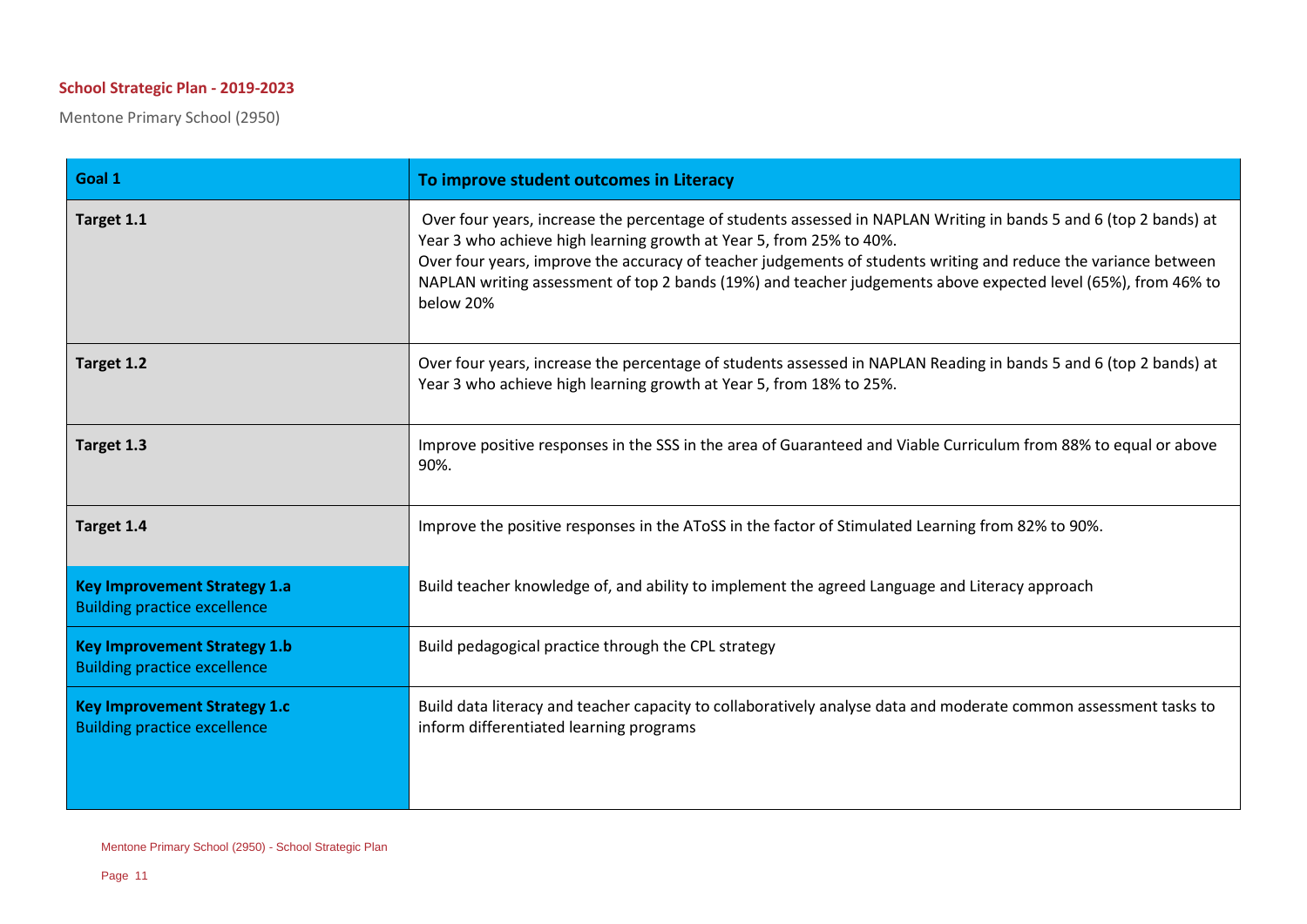| Goal 2                                                                               | To improve students' learning engagement and self-efficacy                                                                                                                                                                                                           |
|--------------------------------------------------------------------------------------|----------------------------------------------------------------------------------------------------------------------------------------------------------------------------------------------------------------------------------------------------------------------|
| Target 2.1                                                                           | Improve positive endorsement on the AToSS for Student Voice and Agency from 68% to 75%.                                                                                                                                                                              |
| Target 2.2                                                                           | Improve positive endorsement on the AToSS for Sense of Confidence from 77% to 85%.                                                                                                                                                                                   |
| Target 2.3                                                                           | Improve positive endorsement on the POS for Student Agency and Voice from 76 per cent to 80 per cent.                                                                                                                                                                |
| <b>Key Improvement Strategy 2.a</b><br>Empowering students and building school pride | Build teacher knowledge and ability to activate student voice and agency                                                                                                                                                                                             |
| <b>Key Improvement Strategy 2.b</b><br>Empowering students and building school pride | Establish systems and structures to foster and sustain student voice and agency in learning                                                                                                                                                                          |
| <b>Key Improvement Strategy 2.c</b><br>Intellectual engagement and self-awareness    | Build students' capacity to use student voice and agency in their learning                                                                                                                                                                                           |
| Goal 3                                                                               | To improve student wellbeing and social engagement                                                                                                                                                                                                                   |
|                                                                                      |                                                                                                                                                                                                                                                                      |
| Target 3.1                                                                           | To increase positive endorsement in the AToSS for:<br>• Respect for Diversity from 76% to 85%.<br>• Motivation and Interest from 76% to 85%.                                                                                                                         |
| Target 3.2                                                                           | To increase positive endorsement in the SSS for the Teaching and Learning factor 'Teachers focus on developing<br>learning programs that relate to real-life problems' from 96% to 98%.                                                                              |
| Target 3.3                                                                           | To increase the percentage of students above the expected level according to teacher judgements in:<br>• Intercultural capability from an average across Grade 1-6 of 11% to 18%.<br>• Personal and Social capability from an average across Prep-6 of 19.8% to 35%. |
| <b>Key Improvement Strategy 3.a</b><br>Global citizenship                            | Develop teacher understanding, application and implementation of global perspectives across the curriculum<br>through real-world contexts                                                                                                                            |